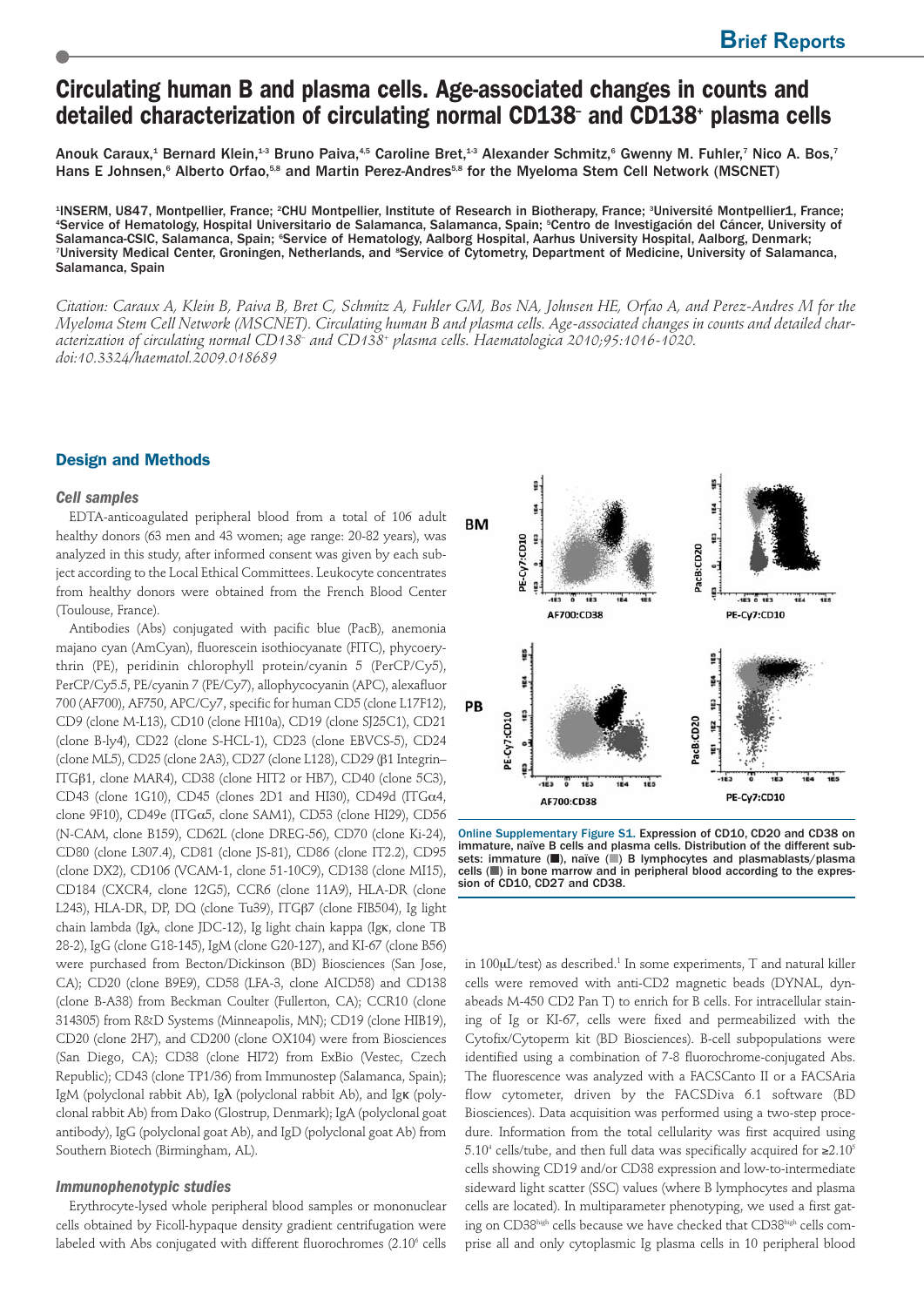



Online Supplementary Figure S2. Age-related changes in the immunoglobulin heavy chain isotype subsets of memory B lymphocytes or plasma cells and correlation between serum concentration of IgG, IgA and IgM antibodies and the percentage of the corresponding Ig heavy chain isotype-specific memory B cells. (A) Data plotted in each diagram represent correlation between the age of each healthy individual<br>donor and the absolute and the count of memory B lymphocytes and plasma cells expressing IgG (panels A and D, respectively), IgM (panels B and E), IgA (panels C and F). (B) Correlation between the concentration of IgG, IgA and IgM antibodies in the serum and the percentage of the corresponding Ig heavy chain isotype-specific memory B cells (panels A, B and C) and plasma cells (D, E, and F). Serum IgM, IgG and IgA levels (mg/dL) were determined by nephelometry.



Online Supplementary Figure S3. Labeling of myeloma cells or *in vitro* generated plasmablasts with anti-human CCR10 or anti-human IgA mAbs. The anti-CCR10 mAb (clone 314305 from R&D systems) used was the same as that used by Mei e*t al.* This mAb strongly stained the CCR10\* XG1 human<br>myeloma cell line, or *in vitro* generated plasmablasts from healthy donors. The ma cell line after cell permeabilization.